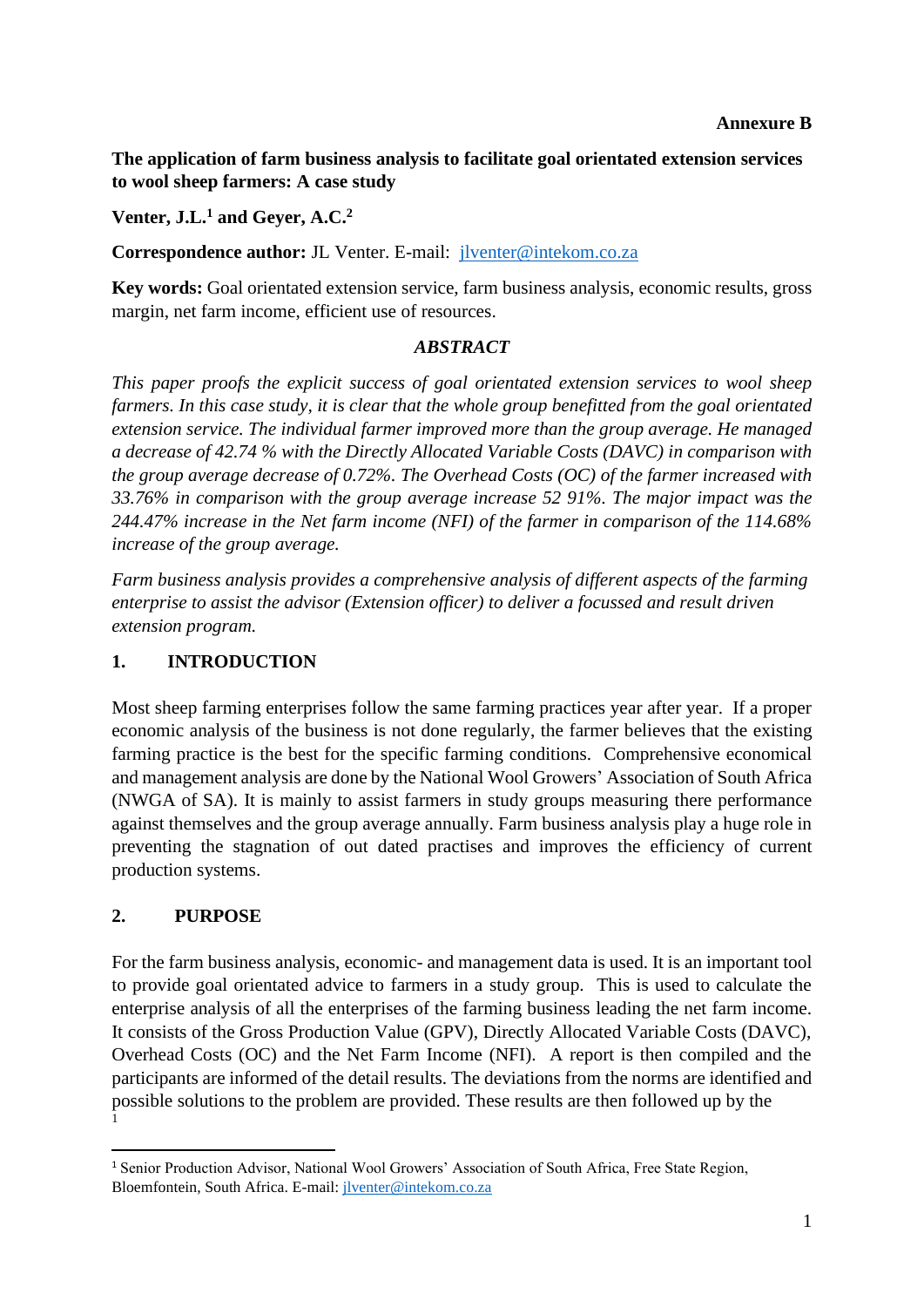Production Advisor to assist with solutions. The study group averages also help to define different production norms in a specific area. In this case study the results are clearly demonstrated.

# **3. METHODOLOGY**

Farm business analysis and management data of four years (2015/16 to 2018/19) were analysed. The farm data analysis was done with the NWGA of SA enterprise analysis program. This program was developed over a couple of years to give farmers comprehensive and appropriate economic and management information about their farming enterprise. The study group concept and the importance of study groups were introduced to manage focused extension and support to farmers (Geyer, 2009:7; Grobbelaar & Koch, 1989:13-18; Jordaan, 2012:48-57; Marra, Pannel & Abadi Ghandim, 2003:215-234; Stevens & Treurnicht, 2001:104-114; Stones & Terblanche, 2012:58-67; Terblanche, 2007:94-107; Tshibalo, Batha & Geyer, 2017; Zwane, 2012:16-24).

This case study will focus on two categories: a) The one individual farmer and b) The group average. The results of the farmer will be discussed separately followed by the results and discussion of the group average.

The statistical analysis was performed with a trend percentage analysis (Anon, 2020:1-6). The trend percentages are similar to horizontal analysis except that comparisons are made to a selected base year or period. A trend percentage is a type of horizontal analysis that shows a change in financials over a period of time. The first or earliest year of the trend is the "base year" with which you compare the amount in each subsequent year.

Trend percentages are useful for comparing financial statements over several years because they disclose changes and trends occurring through time. Trend percentages, also referred to as index numbers, help to compare financial information over time to a base year or period.

Trend percentages can be calculated by:

- a) Selecting a base year or period.
- b) Assigning a weight of 100% to the amounts appearing on the base-year financial statements.
- c) Expressing the corresponding amounts on the other years' financial statements as a percentage of base-year or period amounts. Compute the percentages by Analysis year amount / base year amount and then multiplying the result by 100 to get a percentage.

These trend percentages indicate the changes taking place in the organization and highlight the direction of these changes. Percentages provide clues to an analyst about which items need further investigation or analysis. Such changes generally indicate areas worthy of further investigation and are merely clues that may lead to significant findings.

<sup>2</sup>Director Agricultural Development, University of the Free State, Bloemfontein, South Africa. E-mail[: geyerac@ufs.ac.za](mailto:geyerac@ufs.ac.za)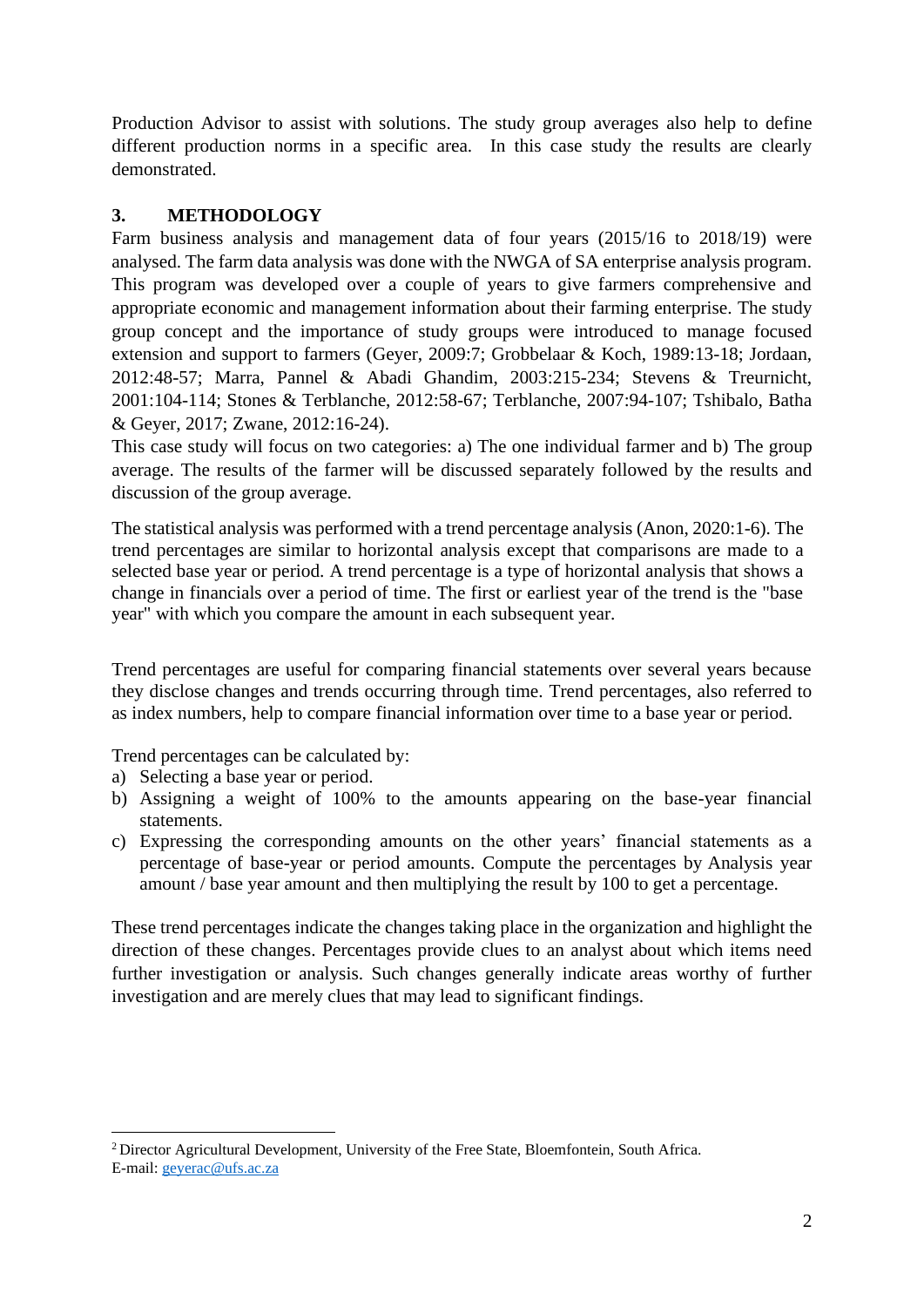### **4. Results:**

## **4.1 Overview of the economic results of the project.**

The results are presented in Table 1 and Figure 1 below.

| <b>YEAR</b>             | 2016         |                             | 2017         |                               | 2018         |                             | 2019         |                      |
|-------------------------|--------------|-----------------------------|--------------|-------------------------------|--------------|-----------------------------|--------------|----------------------|
| <b>UNIT</b>             | <b>R/SSU</b> |                             | <b>R/SSU</b> |                               | <b>R/SSU</b> |                             | <b>R/SSU</b> |                      |
| <b>CATERGORY</b> Farmer |              | <b>Group Average Farmer</b> |              | <b>Group Average   Farmer</b> |              | <b>Group Average Farmer</b> |              | <b>Group Average</b> |
| <b>GPV</b>              | 634.10       | 660.97                      | 675.98       | 965.25                        | 727.01       | 865.52                      | 806.62       | 1038.47              |
| <b>DAVC</b>             | 283.81       | 236.74                      | 341.90       | 292.56                        | 230.55       | 212.43                      | 162.52       | 235.04               |
| <b>GM</b>               | 350.29       | 433.23                      | 334.08       | 672.96                        | 496.46       | 653.09                      | 644.10       | 803.42               |
| 0 <sup>C</sup>          | 262.05       | 205.03                      | 340.08       | 290.98                        | 465.80       | 249.98                      | 350.51       | 313.52               |
| NFI                     | 85.23        | 228.20                      | $-6.00$      | 381.71                        | 30.66        | 388.11                      | 293.59       | 489.91               |

**Table 1: The economic analysis results of the Farmer and the Study Group (2016 - 2019).**

Where:

GPV: Gross Production Value DAVC: Directly Allocated variable Costs GM: Gross Margin OC: Overhead Costs NFI: Net farm Income R/SSU: Rand per Small Stock Unit

Table 1 unpacks the results of the project. The first year of 2016 is used as the baseline to determine the impact of the goal orientated extension service. The categories under investigation is the:

- Gross Production Value (GPV) that refers to the product income, the trade income and the capital change of the enterprise.
- Directly Allocated Variable Costs (DAVC) that indicates all the costs directly allocatable to the specific enterprise.
- Gross Margin (GM): The GPV minus the DAVC = GM. The gross margin is a direct result of the financial performance of the specific enterprise.
- Overhead Costs (OC): The OC are the agricultural related costs that are not directly allocatable to one specific enterprise.
- Net Farm Income (NFI): The GM minus the  $OC = NFI$ . The NFI means that all the agricultural costs are paid. Now all the personal expenditures can be executed to reach the farm profit.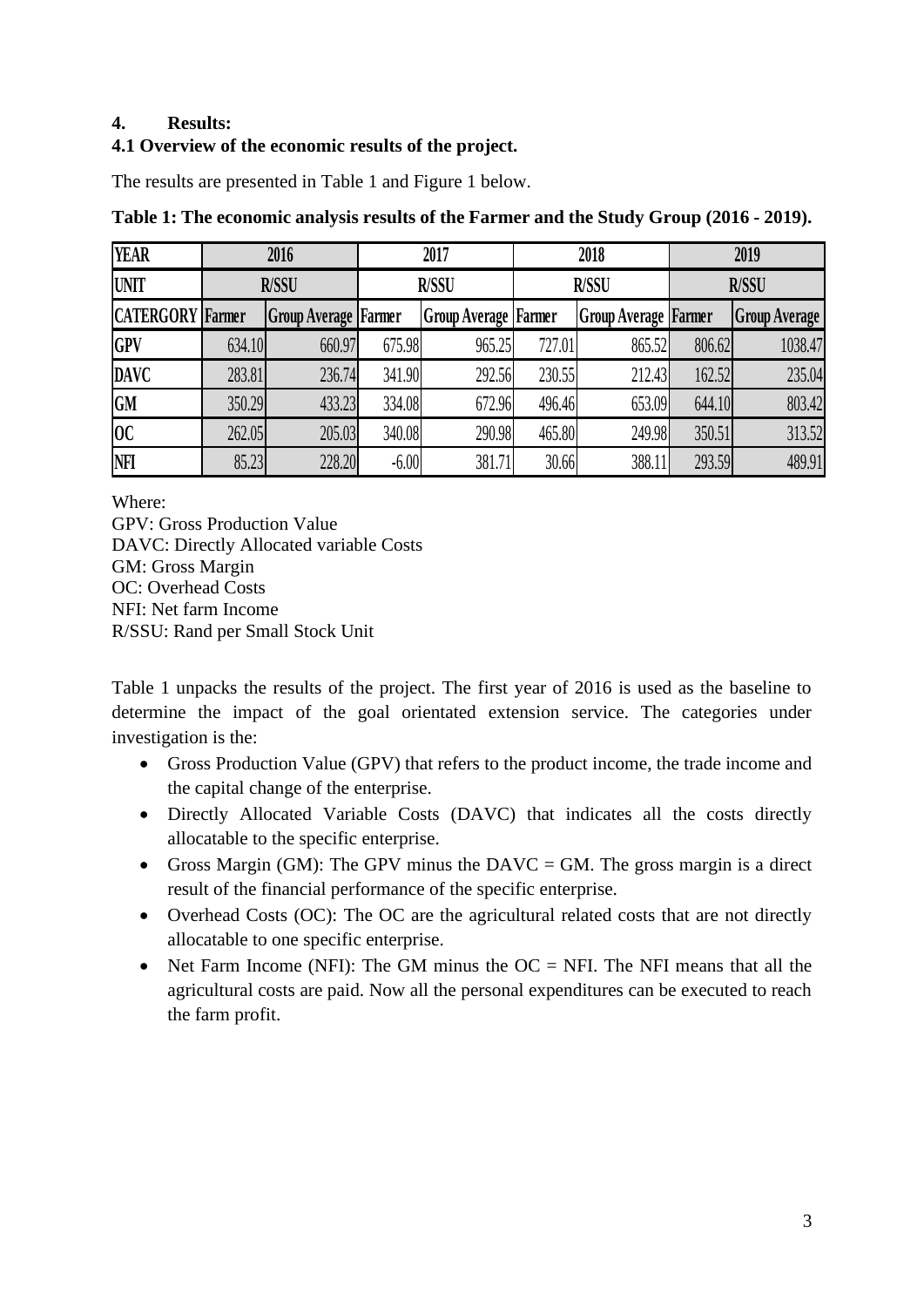

**Figure 1: Overview of the economic results 2016 -2019.**

Figure 1 illustrates the economic results of the project. The results of the farmer show an increase in the GPV from 2016 (R634.10/SSU) up to 2019 (R806.62/SSU). The GM of the farmer in 2016 (R350.29/SSU) declined in 2017 (R334.08/SSU) and then increased up to 2019 (R644.10/SSU).

The results of the group average show an increase in the GPV from 2016 (R660.97/SSU) up to 2019 (R1038.47/SSU). The GM of the group average in 2016 (R433.23/SSU) also increased up to 2019 (R803.43/SSU) with a slight decrease in 2018 (R653.09/SSU).

It is important to note that the results of the group average is every time higher than the same results of the farmer. The farmer thus required a specific goal orientated extension service to create a positive impact over the four years (Abdu-Raheem & Worth, 2012:36-47; Geyer, 1998; Geyer, 2002).

| <b>YEAR</b>             | 2016         |                             | 2017         |                               | 2018         |                             | 2019         |                      |
|-------------------------|--------------|-----------------------------|--------------|-------------------------------|--------------|-----------------------------|--------------|----------------------|
| <b>UNIT</b>             | <b>R/SSU</b> |                             | <b>R/SSU</b> |                               | <b>R/SSU</b> |                             | <b>R/SSU</b> |                      |
| <b>CATERGORY</b> Farmer |              | <b>Group Average Farmer</b> |              | <b>Group Average   Farmer</b> |              | <b>Group Average Farmer</b> |              | <b>Group Average</b> |
| <b>GPV</b>              | 100.00       | 100.00                      | 106.60       | 146.04                        | 114.65       | 130.95                      | 127.21       | 157.11               |
| <b>DAVC</b>             | 100.00       | 100.00                      | 120.47       | 123.58                        | 81.23        | 89.73                       | 57.26        | 99.28                |
| <b>GM</b>               | 100.00       | 100.00                      | 95.37        | 155.34                        | 141.73       | 150.75                      | 183.88       | 185.45               |
| 0 <sup>C</sup>          | 100.00       | 100.00                      | 129.78       | 141.92                        | 177.75       | 121.92                      | 133.76       | 152.91               |
| <b>NFI</b>              | 100.00       | 100.00                      | $-7.04$      | 167.27                        | 35.97        | 170.07                      | 344.47       | 214.68               |

**Table 2: The trend percentages analysis for the farmer and the group average.**

The base year trend percentage is always 100.00%. A trend percentage of less than 100.00% means the balance has decreased below the base year level in that particular year. A trend percentage greater than 100.00% means the balance in that year has increased over the base year.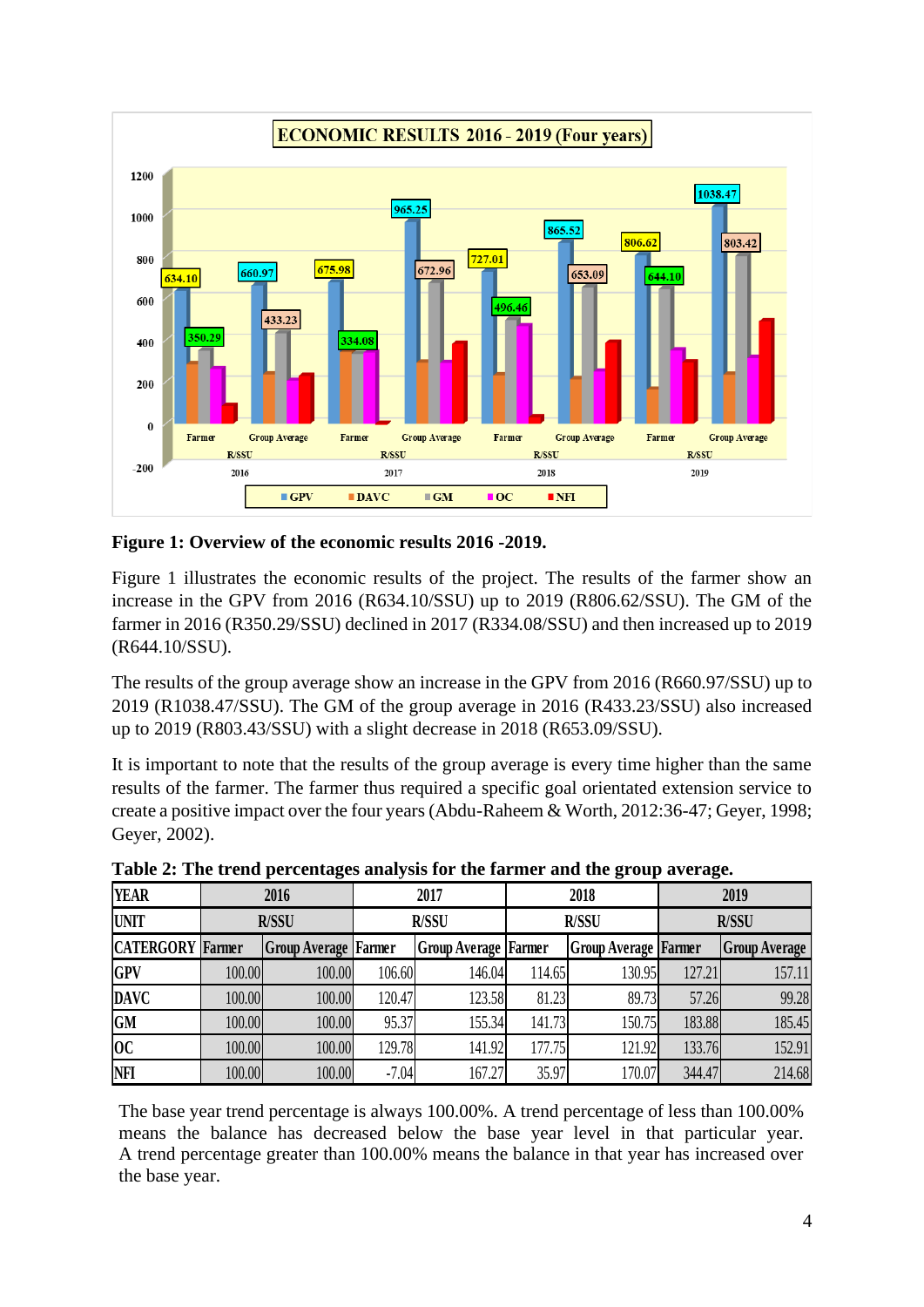**4.2 FARMER: Economic results of the farmer in the project.**

| <b>YEAR</b>             | 2016           |                             | 2017           |                             | 2018           |                             | 2019           |                      |
|-------------------------|----------------|-----------------------------|----------------|-----------------------------|----------------|-----------------------------|----------------|----------------------|
| <b>UNIT</b>             | PERCENTAGE (%) |                             | PERCENTAGE (%) |                             | PERCENTAGE (%) |                             | PERCENTAGE (%) |                      |
| <b>CATERGORY</b> Farmer |                | <b>Group Average Farmer</b> |                | <b>Group Average Farmer</b> |                | <b>Group Average Farmer</b> |                | <b>Group Average</b> |
| <b>GPV</b>              | 100.00         | 100.00                      | 6.60           | 46.04                       | 14.65          | 30.95                       | 27.21          | 57.11                |
| <b>DAVC</b>             | 100.00         | 100.00                      | 20.47          | 23.58                       | $-18.77$       | $-10.27$                    | $-42.74$       | $-0.72$              |
| <b>GM</b>               | 100.00         | 100.00                      | $-4.63$        | 55.34                       | 41.73          | 50.75                       | 83.88          | 85.45                |
| 0 <sup>c</sup>          | 100.00         | 100.00                      | 29.78          | 41.92                       | 77.75          | 21.92                       | 33.76          | 52.91                |
| NFI                     | 100.00         | 100.00                      | $-107.04$      | 67.27                       | $-64.03$       | 70.07                       | 244.47         | 114.68               |

**Table 3: The Percentage increase/ decrease between the first and last analysis**

Table 3 presents the results of the final effect of the goal orientated extension service from 2016 up to 2019. The GPV of the farmer increased with 27.21% from R634.10/SSU in 2016 up to R806.62/SSU in 2019. The most important result is that the farmer managed to decrease the DAVC with 42.74% from R283.82/SSU in 2016 to R162.52/SSU in 2019. The OC increased with 33.76% from R262.05/SSU in 2016 up to R350.51/SSU in 2019. The major impact of the goal orientated extension service resulted into a 244.47% increase in the NFI from R85.23/SSU in 2016 up to R293.59/SSU in 2019.

The Gross Production Value (GPV) by the farmer increased by 27.21% (127.21-100.00) over the four year period. If the trend is looked at over a two year period (2016 and 2017) then the GPV by the farmer increased by 6.6% (106.60 – 100.00).





Figure 2 illustrates the economic results of the farmer from 2016 to 2019. The 27.21% increase in the GPV and the 42.74% decrease in the DAVC resulted into and 83.88% increase in the GM from R350.29/SSU in 2016 up to R644.10/SSU in 2019.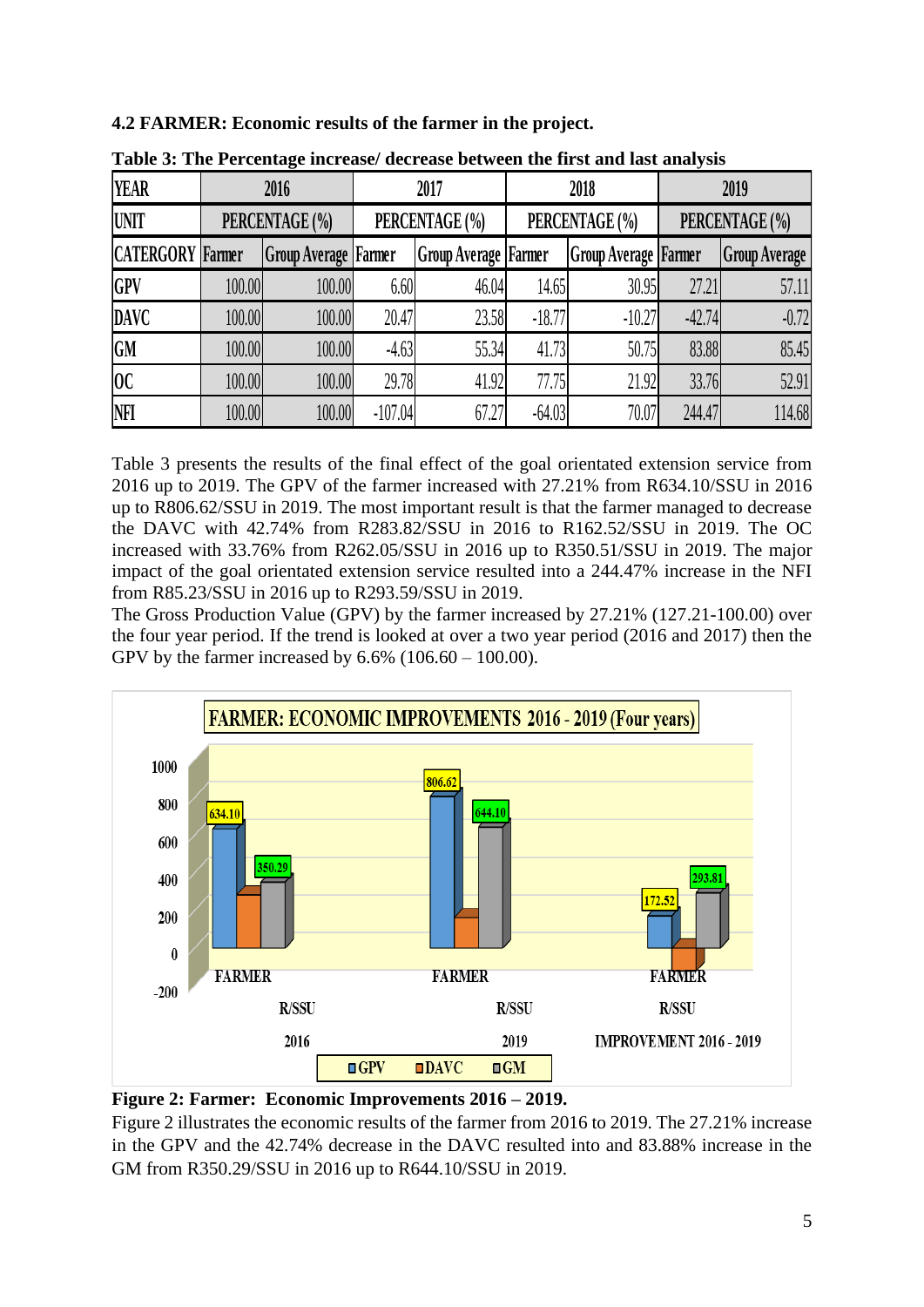## **4.3 GROUP AVERAGE: Economic results of the Group Average in the project.**

Table 3 presents the results of the final effect of the goal orientated extension service from 2016 up to 2019. The GPV of the group average increased with 57.11% from R660.97/SSU in 2016 up to R1038.47/SSU in 2019. The DAVC of the group average decreased with 0.72% from R236.74/SSU in 2016 to R235.04/SSU in 2019. The OC increased with 52.91% from R205.03/SSU in 2016 up to R313.52/SSU in 2019. The NFI increased with 114.68% from R228.20/SSU in 2016 up to R489.91/SSU in 2019.



**Figure 3: Group Average: Economic Results 2016 – 2019.**

Figure 3 illustrates the economic improvements of the group average. From this graph it is evident that the GM increased with 85.45% from R433.23/SSU in 2016 up to R803.42/SSU in 2019.

Overhead Costs (OC) vary quite significantly from year to year and is therefore difficult to explain the specific reasons for this increase, however labour cost and fuel cost are the biggest contributors to the increase in overhead costs. In the case of the farmer his labour cost is way above the norm for a stock farm and he needed to look at the productivity of his workers. This was addressed by training the workers and find ways to improve productivity. The cost of electricity also played a significant role in the rising overhead cost. Economics of scale plays an important role in containing overhead costs (Geyer & Viljoen, 1999; Geyer, 2007:54; Geyer, Van Heerden & Venter, 2011:16-19; Geyer, Van Niekerk, Henning & Coetsee, 2012:56; Geyer, 2013:98-99; Geyer & Venter, 2015:60).

# **5. Conclusion**

In this case study, it is clear that the whole group benefitted from the goal orientated extension service. The individual farmer improved more than the group average. He managed a decrease of 42.74 % with the DAVC in comparison with the group average decrease of 0.72%. The OC of the farmer increased with 33.76% in comparison with the group average increase 52 91%.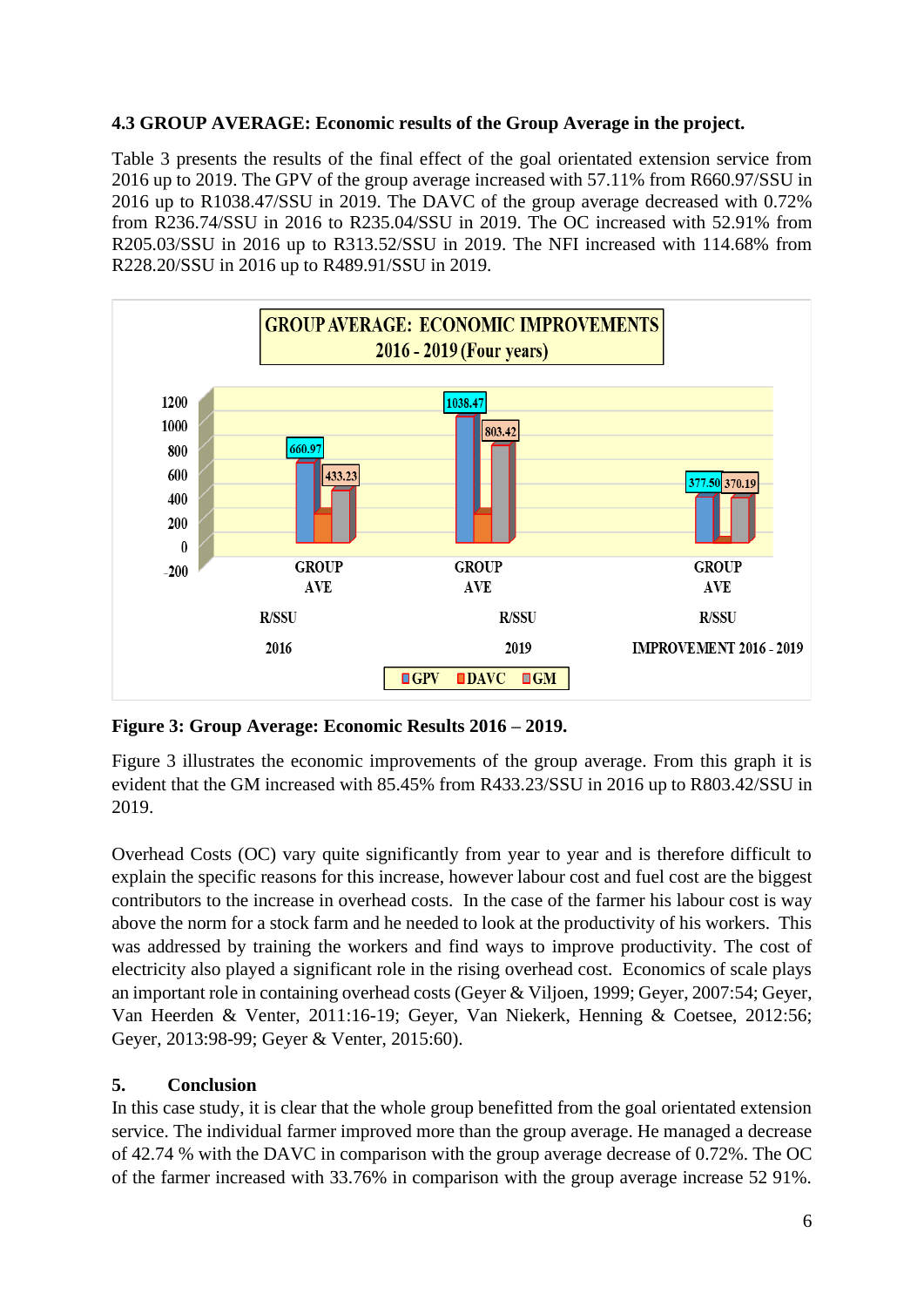The major impact was the 244.47% increase in the NFI of the farmer in comparison of the 114.68% increase of the group average.

Farm business analysis provides a comprehensive analysis of different aspects of the farming enterprise to assist the advisor (Extension officer) to deliver a focussed and result driven extension program. The Farmer receive a comprehensive analysis and can use this information to make decisions regarding expanding his business and management changes to improve efficient use of resources. This analysis is also used to enable improvement of the NFI of especially woolled sheep enterprises.

### **6. Acknowledgements**

The authors are grateful to the National Wool Growers' Association of South Africa (NWGA of SA) for the availability of the research data.

## **REFERENCES**

- **ABDU-RAHEEM, K.A. & WORTH, S.H., 2012.** *Agricultural extension in the facilitation of biodiversity conservationin South Africa. . S. Afr. J. of Agric. Ext., 40: 36-47. ISSN 0301- 603X.*
- **ANON. 2020.** *Calculating trend percentages/Financial Accounting. Unit 18: Financial statements analysis. Calculating trend percentages.[viewed 13 March 2020]. Available from: [https://courses.lumenlearning.com/suny-finaccounting/chapter/calculating-trend](https://courses.lumenlearning.com/suny-finaccounting/chapter/calculating-trend-percentages/)[percentages/](https://courses.lumenlearning.com/suny-finaccounting/chapter/calculating-trend-percentages/)*
- **GEYER, A.C., 1998.** *Risiko so maklik verreken. (The Landbouweekblad N:o 1033 20 Feb 1998).*
- **GEYER, A.C. & VILJOEN, M.F., 1999.** *The relationship between the natural and environmental resources and profitability of extensive Angora goat farming in the Karoo (Pro Technida. Vol 16 Nr2, December 1999. Port Elizabeth Technikon).*
- **GEYER, A.C., 2002.** *Determining the importance of strategic risk management for South African Agriculture. (Pro Technida. Vol 19, No 1, Oct 2002. Port Elizabeth Technikon).*
- **GEYER, A.C., 2007.** *'n Oorsig van die Merino studiegroep resultate. Merino SA. Fokus. Die amptelike Joernaal. 54.*
- **GEYER, A.C., 2009.** *The practical value of study groups. Wool Farmer. NWGA of SA. Feb 2009. 7.*
- **GEYER, A.C., VAN HEERDEN, C. & VENTER, J., 2011***. Wool sheep farming still profitable. NWGA 2011. Guidelines for livestock farming. 2011. 16-19.*
- **GEYER, A.C., VAN NIEKERK, H., HENNING, J. & COETSEE, C.,** *2012. Oorsig van Merino studiegroep resultate vir die Oos-Kaap. Merino SA Fokus. 2012. 56.*
- **GEYER, A.C., 2013.** *Merino Economics overview for the past decade (2003 – 2013). Merino SA Focus. 2013. 98-99.*
- **GEYER, A.C., & VENTER, J.L., 2015.** *Profitability of the Merino sheep. Merino SA Fokus. 2015. 60.*
- **GROBBELAAR, M.M. & KOCH, B.H., 1989.** E*xpectancy discrepancies in explaining study group participation. S. Afr. J. of Agric. Ext. 1989: 13-18.*
- **JORDAAN, A. J., 2012.** *An analysis of the Mngcunube "hands-on" mentorship program for*